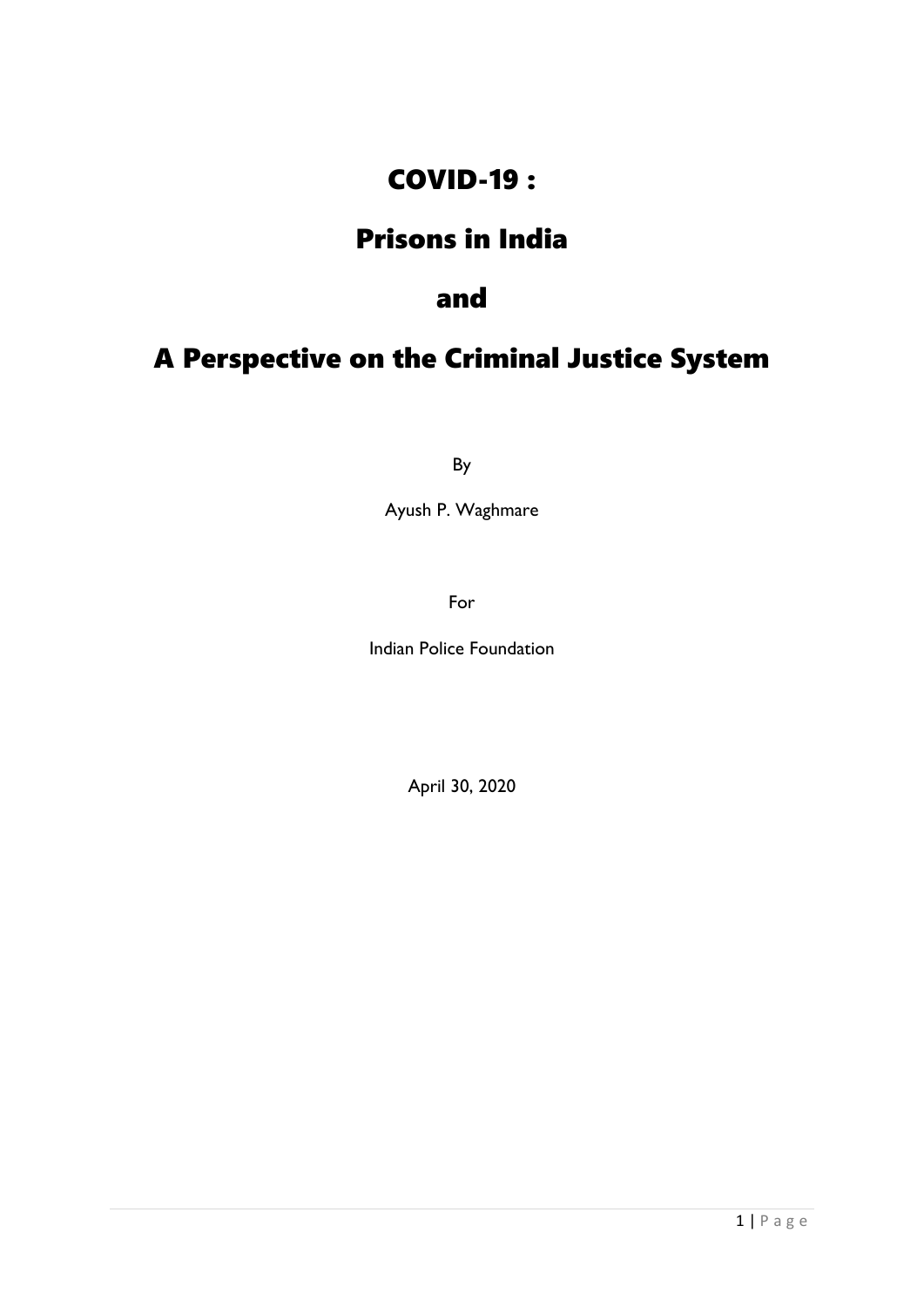## Table of Contents

| $\mathbf{I}$ . |          |                                                    |
|----------------|----------|----------------------------------------------------|
| II.            |          |                                                    |
| III.           |          |                                                    |
|                | i.       |                                                    |
|                | ii.      |                                                    |
|                | iii.     |                                                    |
|                | iv.      |                                                    |
| IV.            | Analysis |                                                    |
|                | i.       | Prevention and physical distancing measures 7      |
|                | ii.      |                                                    |
|                | iii.     | Obligations under the domestic law of India 9      |
|                | iv.      | Obligations under the international conventions 11 |
| V.             |          |                                                    |
| VI.            |          |                                                    |
|                |          |                                                    |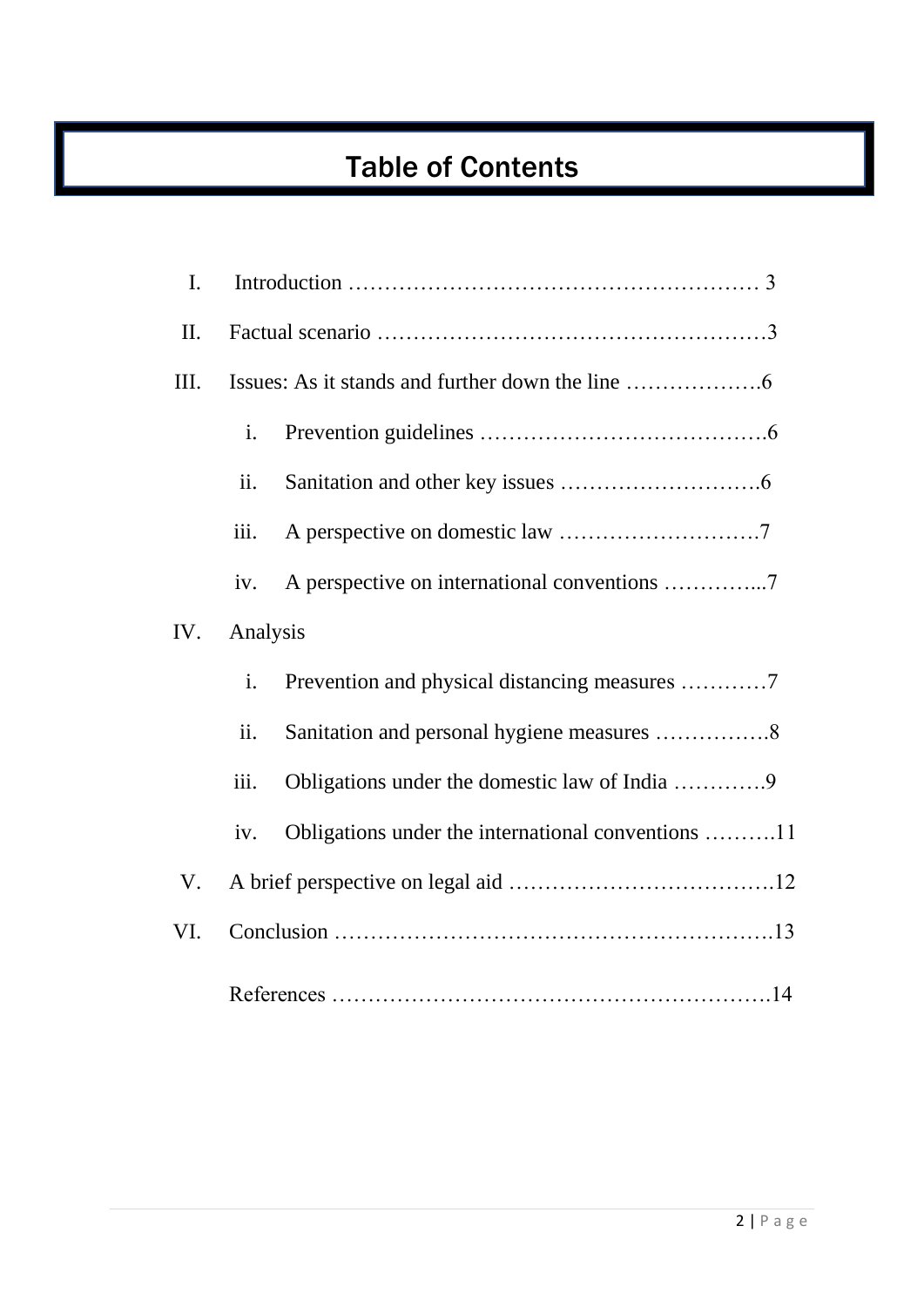## I. Introduction

The catastrophe the world is dealing with in the form the COVID-19 pandemic has put the entire world at a crossroads. Most of the existing institutions around the world, or what may be insinuated as our current 'world order', face a challenge of an unprecedented nature. Inevitably, India has not found itself immune to this global disaster. Currently, the major institutions of India, fundamental to the state, are facing a potential shakeup of unforeseen magnitude, since the nation attained its sovereignty a little over 70 years ago. In light of this, it has become vital for us to examine the diabolical state of the Indian prisons. Although it is not discernible to the naked eye, the current state of prisons in India finds itself lying precariously at a tipping point. It is only a matter of time, before this pandemic, unleashes its wrath over prisons which form the cornerstone of our criminal justice system. Thus, we ought to take the necessary steps based on the evidence before us to mitigate, as far as we can, the consequences of the current reality. In this paper, firstly, I will be providing a detailed factual account of the problem faced by India and the manner in which it is being tackled by the government. This will be followed by listing the multitude of issues that are already before us, and issues that may potentially arise as we implement the necessary steps. And lastly, I will be critically analysing the steps taken to reduce the impact and also provide suggestive measures in line with international guidelines. The third component, will also take into consideration the implications of government actions on the criminal justice system of India.

### II. Factual scenario

 The primary issue and an unfortunate reality for India is the fact that the prisons in the country are massively overburdened. The last report on the prison population, published by the National Crimes Record Bureau in 2018, stated that the occupancy rate in Indian prisons is at 117.6%<sup>i</sup>. This would only result in the direct contravention of social distancing which has become an obligation in current times. However, notably, this fact has not gone unnoticed and a series of events have unfolded between March 2020-April 2020. Action is being taken on the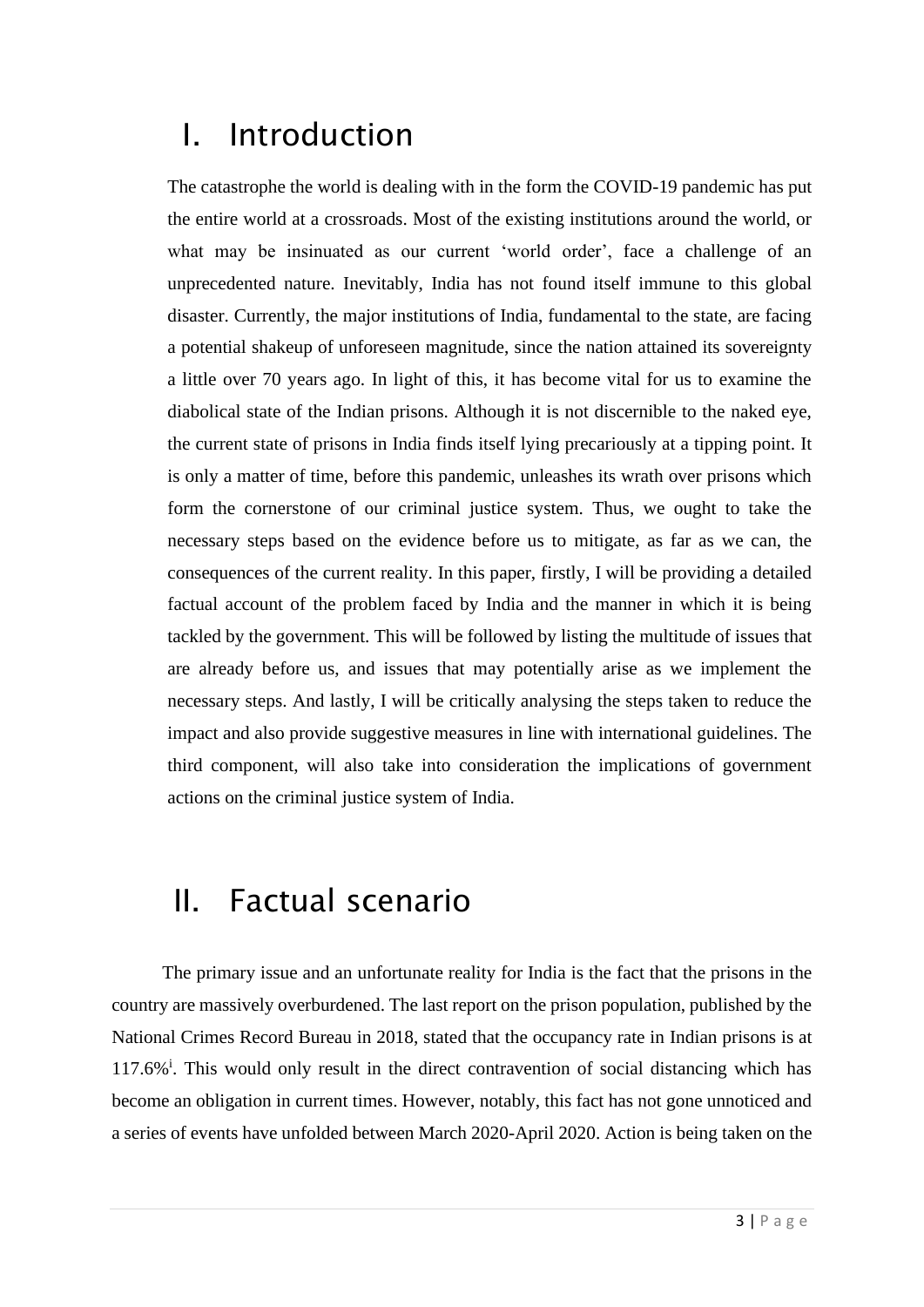national as well as the state level to prevent the outbreak from getting out of control in prisons, which are one of the most vulnerable places to infectious diseases<sup>ii</sup>.

"Looking into the possible threat of transmission and fatal consequences, it is necessary that prisons must ensure maximum possible distancing among the prisoners including undertrials." – Supreme Court of Indiaiii

The first major decision was taken by the Supreme Court (hereinafter referred as SC), when a bench including the Chief Justice S.A Bobde, took Suo moto cognisance of the matter of the spread of COVID-19 in the prisons of India<sup>iv</sup>. The bench took into account the steps taken by the various states to prevent the spread of the virus in their prisons. Subsequently, a list of directives was issued to states and union territories (hereinafter referred as U.T). The first was the setting up of a high-powered committee<sup>v</sup> by each State and U.T. The committee would constitute of (1) Chairman of the state legal services committee, (2) Principal Secretary (Home/Prison) by whatever designation is known as, (3) Director General of Prison(s). The objective of the committee was to formulate a classification of prisoners who would be eligible for parole or interim bail for any period of time considered by the relevant authority to be apposite. Also, relevant authoritative texts were cited serving as a guiding light for the constituted committee.<sup>vi</sup>

Interestingly, the court did not pause here. Certain other recommendations were made keeping in mind the state of things in prisons with respect to capacity, sanitation, available health care etc. The court has directed the devising of response plans in consultation with medical experts. This would imply relying on published, prison-specific guidelines by international organisations. This is the "Interim guidance on Scaling-up COVID-19 Outbreak in Readiness and Response Operations in camps and camp like settings" made as a joint effort by the International Federation of Red Cross and Red Crescent (IFRC), International Organisation for Migration (IOM), United Nations High Commissioner for Refugees (UNHCR) and World Health Organisation (WHO). Subsequently, it was published on 17 March 2020 by the interagency standing committee of the United Nations. This was followed by other directives such as the prohibition of presenting undertrial prisoners in courts, the prohibition of standard transfer of prisoners amongst multiple reasons unless done with the intent of decongestion and the immediate transfer of a suspected COVID-19 case to a Nodal Medical Institution. Further, a monitoring team was to be instituted at prisons to ensure that the aforementioned directives are duly complied with.<sup>vii</sup>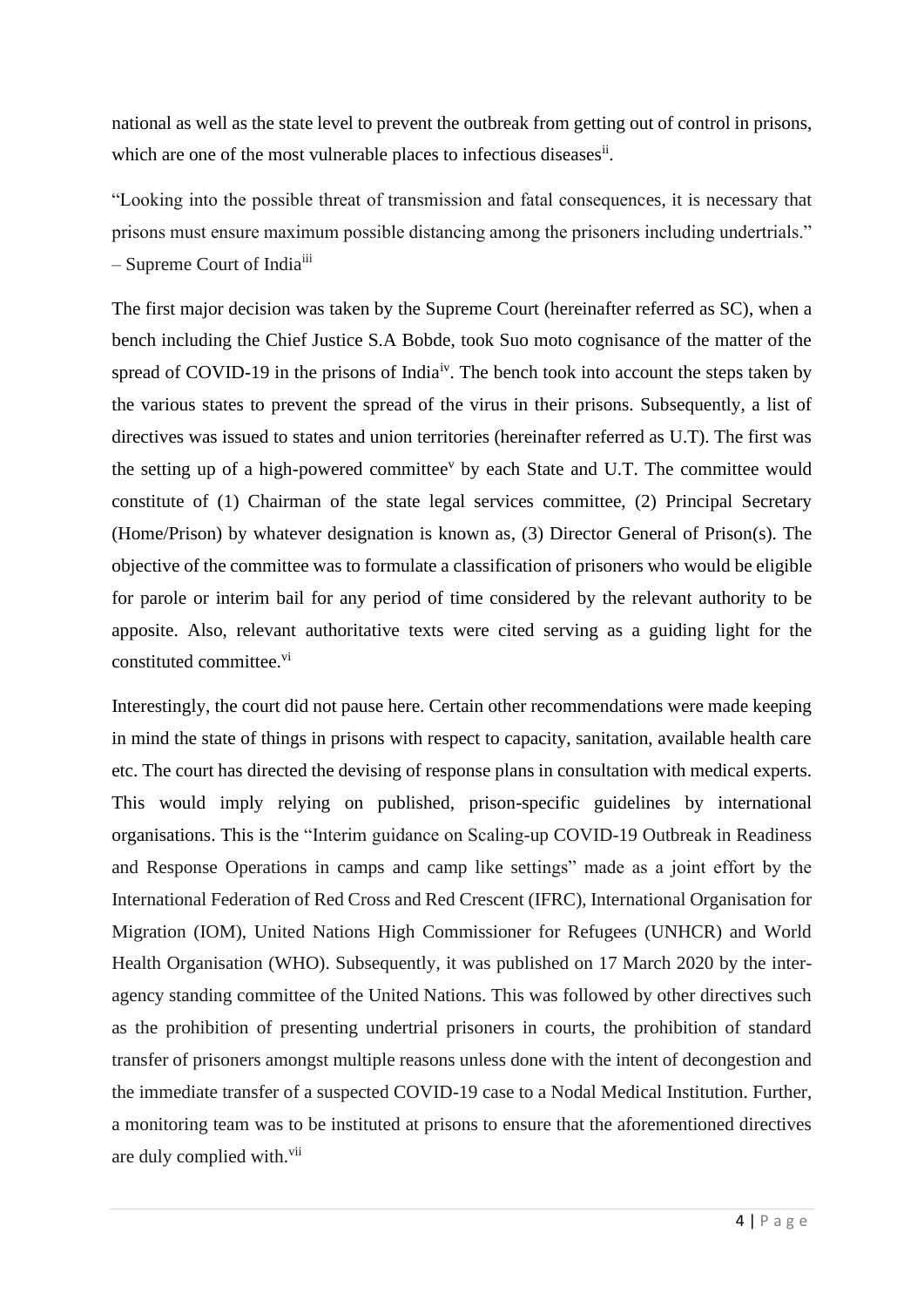On April 7 2020, the Apex Court also directed the states and U. Ts to ensure that the released prisoners get a secure transit to their homes amid the national lockdown. However, an alternative in form of a temporary state shelter is also to be provided to them until the situation alleviates.<sup>viii</sup>

In an immediate response to the SC order on 23 March 2020, several states and U. Ts across the country have ordered the release of convicted prisoners/under-trial detainees based on the classification made by their respective committees. In Delhi, it was announced on the same day of the SC order, that the Tihar Jail would release a combined total of 3000 convicted prisoners and under-trial detainees on parole and interim-bail respectively. Similarly, the state of Maharashtra informed the Bombay High court in April 2020 that it had released 4060 undertrials on temporary bail and that it potentially planned to release 11000 prisoners on parole/furlough. The numbers are similar across other states with U.P planning to release 11000, West Bengal matching Delhi at 3000 and Punjab declaring a release of  $6000$ .<sup>ix</sup>

Understandably, such a mass release of prisoners spells trouble as the liability now shifts on the community at large. To assuage concerns, the states have issued a protocol to track the movements of the released prisoners. In Delhi the local police are bestowed with the onerous job, whereas in U.P a state level monitoring committee has been instituted. West Bengal has charted out a detailed profile including contacts of the prisoners and this information will be sent to all the police stations across the state.  $x$ 

In India, there is another facet to the whole issue which has arguably, gone unnoticed. Although it is beyond the primary scope of this paper, we cannot simply ignore an appeal that was made by the executive director at Amnesty International India<sup>xi</sup>. While the SC has issued a host of directives on prisoners, it has surprisingly kept quiet on the issue of an outbreak of COVID-19 in the detention centres of Assam. In fact, the six detention centres house more than 800 "irregular foreigners"<sup>xii</sup> and the conditions these detainees find themselves in are strikingly similar to those of prisons. In a briefing titled "Between Fear and Hatred: Surviving Migration Detention in Assam",<sup>xiii</sup> the organisation threw light on plight of those who were detained. It was noted that the rooms provided for accommodation were severely crowded and even the availability of basic humane facilities was questionable. Evidently, this predicament holds considerable relevance to India. In the backdrop of the pandemic, The Office of the United Nations High Commissioner for Human Rights, the United Nations High Commissioner for Refugees, the World Health Organisation and the International Organisation for Migration,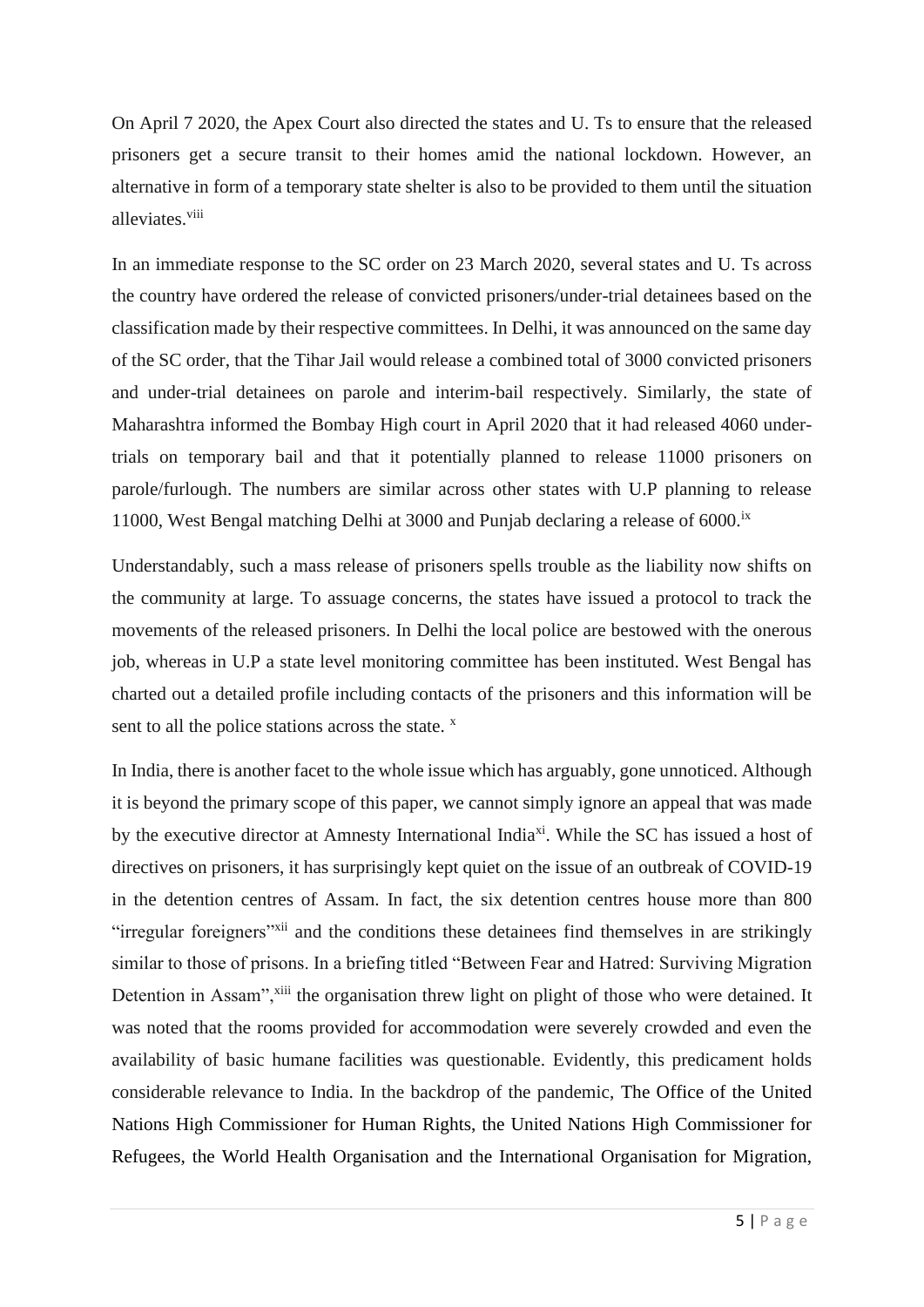have collectively, requested governments to release migrant detainees and avoiding any delay in doing the same due to the lethal consequences of a spread of COVID-19xiv. A failure in acting, with respect to detention centres, could not only aggravate the issue of the outbreak domestically but also portend unwelcome implications for India on the international stage where it is a signatory to multiple conventions on human rights.

# III. Issues: As it stands and further down the line

As this paper moves beyond the mere regurgitation of information and data, it is instructive to critically analyse the actions that have been taken by those in authority both at the state and the national level. However, prior to venturing into the analysis and the suggestive measures, this paper will enumerate the issues that India faces in dealing with the conundrum of prisoners in light of the pandemic. These issues will be concerned with the safety of the prisoners and also the community at large. Furthermore, questions will be placed on India's obligations under its domestic law and relevant international conventions to which it is a signatory.

- i. On 15 March 2020, the World Health Organisation (WHO), released an interim guideline on the management of COVID-19 in prisons and detention centres. One of the prevention measures<sup>xv</sup>, mentions physical distancing as a crucial element of combating the outbreak. However, as mentioned earlier, the number of inmates in India exceed the capacity by approximately 117.6%. For example, the Arthur Road Jail in Mumbai, houses more than 3000 inmates although its reported capacity is under 1000<sup>xvi</sup> Although, authorities have adopted measures, as seen above, the effectiveness of the same remains to be seen. To examine this, the paper will import suggestive measures from the guidelines published by international organisations.
- ii. Sanitation and maintenance of basic hygiene is another mandatory requirement. Till now, we have been way off the mark in addressing such concerns.<sup>xvii</sup>Again, this paper will turn towards published guidelines to attend to this issue.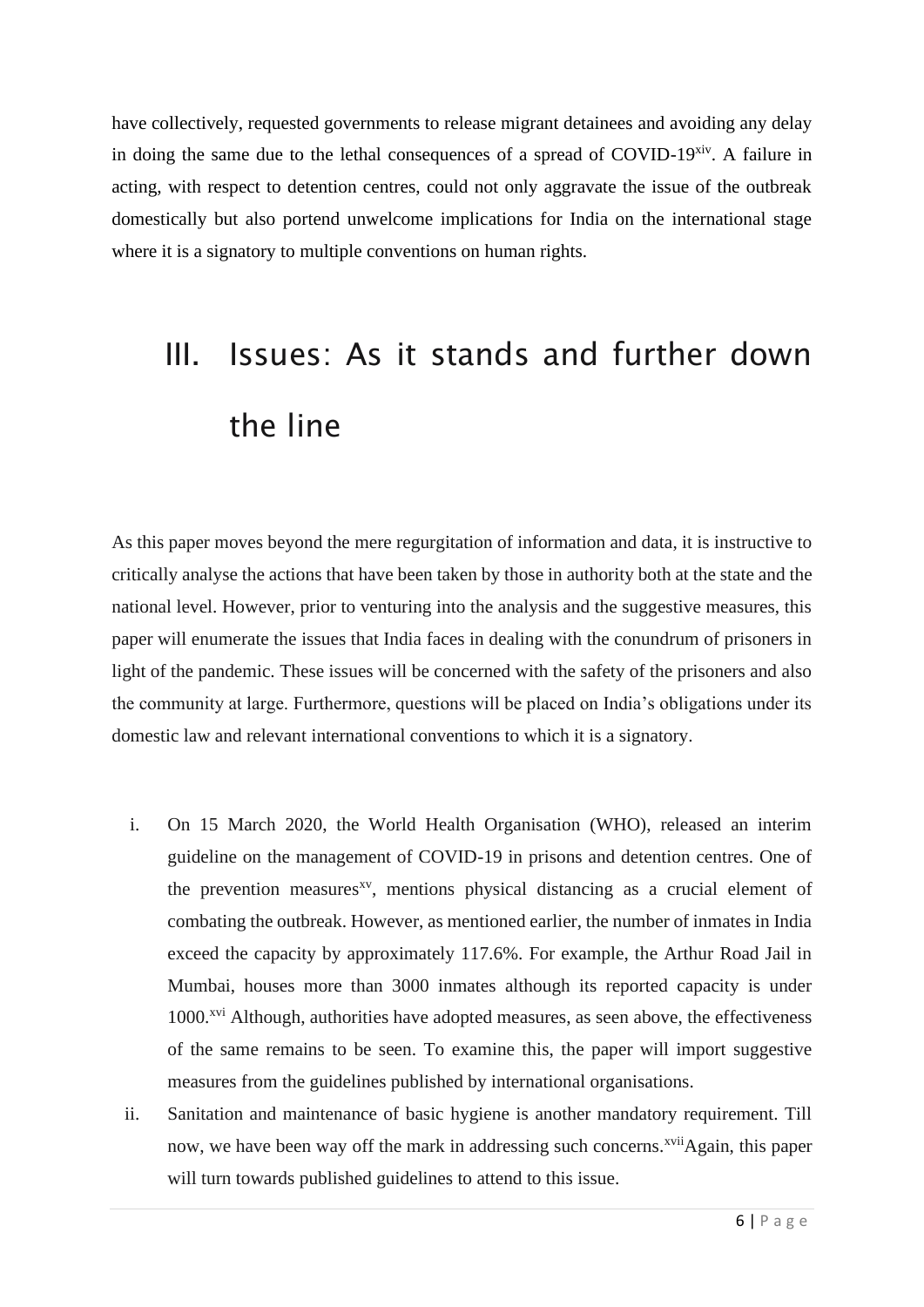Also, I will highlight the potential issues that could arise as a result of the measures taken by the authorities and briefly elucidate on how to address them.

- iii. This component will elaborate on the obligations of the state towards the prisoners under the domestic law of the country. Thus, the constitutional rights of the prisoners will be read along with other laws and precedents which need to be upheld for the protection of human rights of the prisoners.
- iv. The last component will be dealing with India's obligations on upholding human rights under the international law, notably, ICESCR and the Universal Declaration on Human rights.

#### IV. Analysis

i. As has been discussed previously, most of the states have abided in an appropriate manner to the directives issued by the SC.<sup>xviii</sup> The states have formed the 'high-powered committee' and appointed the necessary personnel to implement strategies. The main strategy was formulating a classification of prisoners who were to be released on parole/ interim-bail with immediate effect. However, significant problems have arisen as a consequence of the classification. Unfortunately, it appears rather arbitrary. In its order the SC suggested a release of prisoners convicted or the undertrial inmates who are to face a prescribed punishment of seven years or less and prisoners serving a sentence shorter than the maximum term. But the classification was left to the discretion of the concerned state/U.T. In April, the high-powered committee of Delhi declared the release of under-trial prisoners on bail where the maximum punishment is up to 10 years, but added that the inmates ought to have been in custody for at least 6 months.<sup>xix</sup>How such a classification will facilitate in achieving the objective of protecting vulnerable prisoners remains inexplicable. Arguendo, assume that a prisoner falling in the age group of 25-30 is convicted for an offence for which the punishment is less than 10 years. On the contrary, there is an inmate in the age group of 65-70, but convicted for an offence with a term exceeding 10 years. The classification states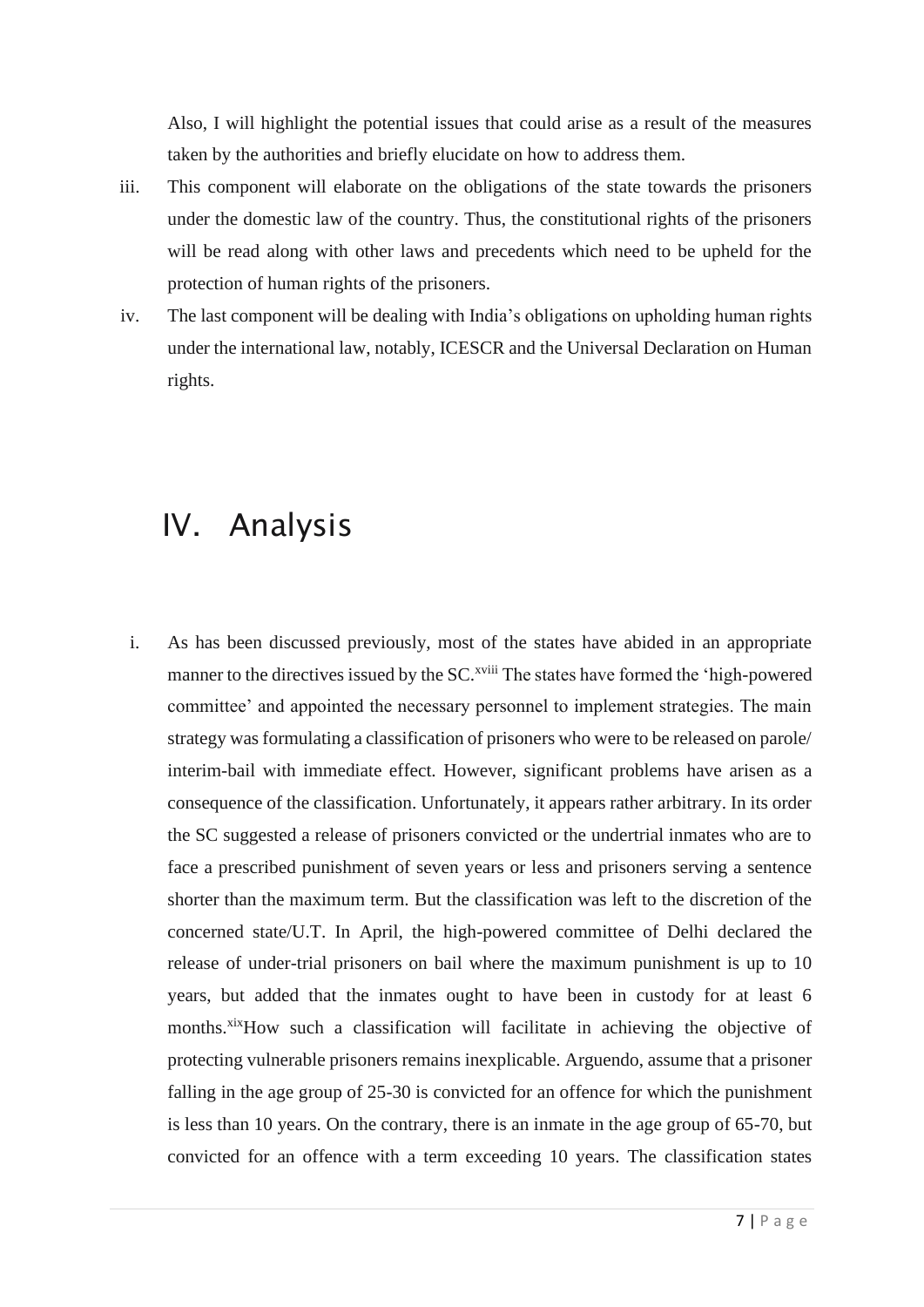clearly that the latter prisoner, who is as a matter of fact, likely to be more vulnerable $^{xx}$ , will fail to make the cut. It begs the question whether such a classification is morally acceptable. Instead we need to follow the 'vulnerable classification' that has been applied in other countries.<sup>xxi</sup> Obviously, this would result in release of some prisoners who had been convicted of the more serious offences, and "…is shifting responsibility from prison system to society".<sup>xxii</sup> Yet, human rights of the vulnerable must be the priority even in the times of an unprecedented crisis.

ii. Moving beyond the topic of the release of prisoners, we also have to protect those who remain inside. The sanitation facilities inside the Indian prisons have been termed "horrible".<sup>xxiii</sup> In 2016, a Model Prison Manual<sup>xxiv</sup> was published which called for the maintenance of 1 toilet for every 6 inmates in the day and for every 10 inmates during the night. But implementation has fallen short. Women too, need to be provided with the adequate resources for their personal sanitation, yet, our prisons have lacked on this front too. Also, the PSI 2018 report revealed that 1559 inmates succumbed to various illnesses ranging from heart and kidney ailments to tuberculosis and cancer.<sup>xxv</sup>The situation is certainly one of abject vulnerability for those inside the cells. On this note, the WHO guidelines cover a host of prevention measures.<sup>xxvi</sup> These include personal protection measures for inmates who must abide by norms of physical distancing and maintaining personal hygiene through regular washing of hands using alcohol hand sanitizers. They must wear masks but also avoid touching their masks regularly. Moreover, the staff must also abide by the strict protocol. They should be provided with individual PPE on prison premises and they must maintain the regular safety measures when off premises. For the purposes of brevity, I would only give a glimpse of these guidelines, as they can be accessed for further details.

The other measure includes provision of regular telephone services to the inmates to reach out to their families. This is crucial for their mental well-being. Prohibiting them from making contact with the outside world could lead to unrest and possibly riots.<sup>xxvii</sup> Moreover, the immediate testing of symptomatic prisoners and staff will go a long way in prevention of a COVID-19 hotspot in prisons.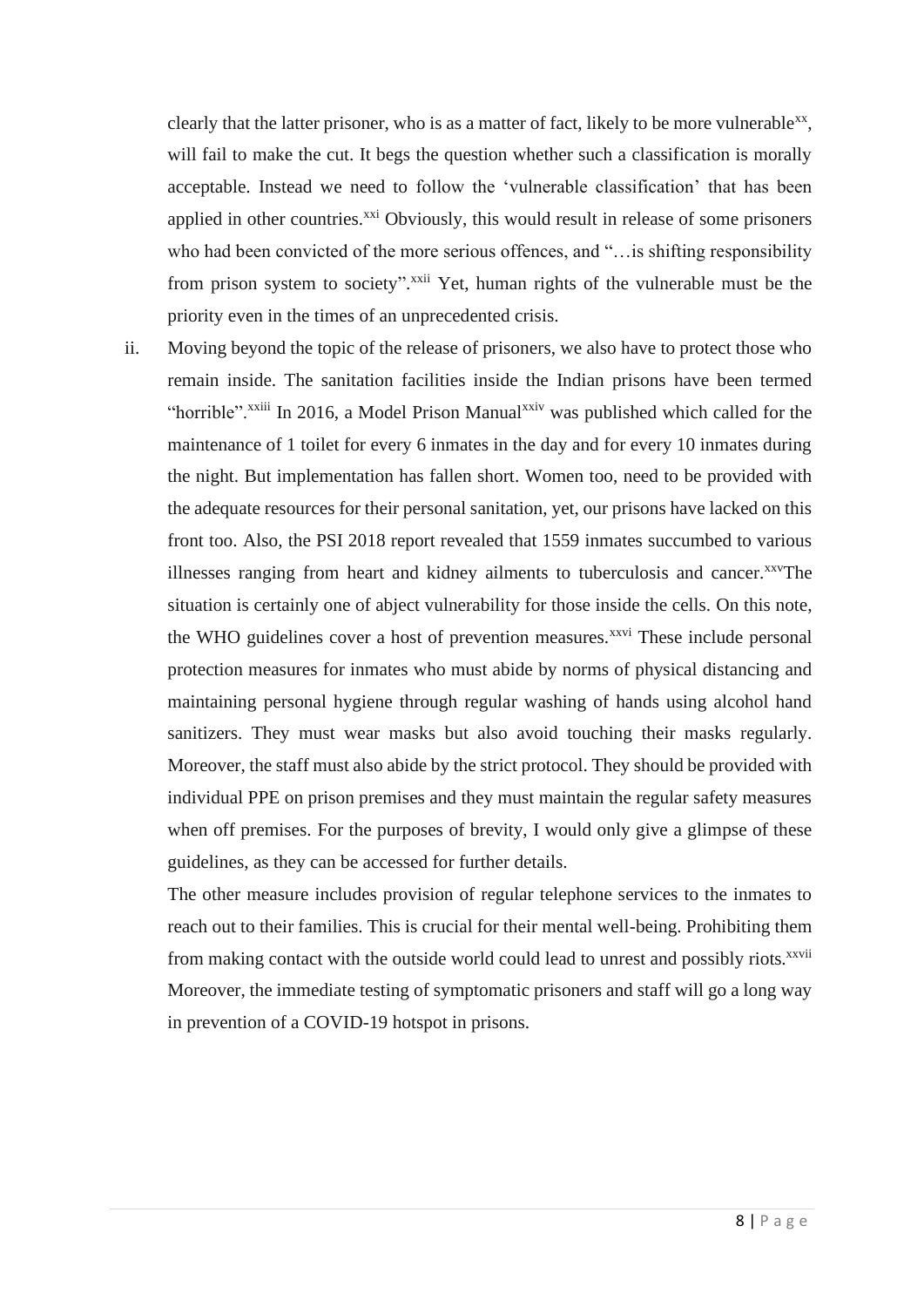iii. "Prisons are built with stones of Law…."

- William Blake

 Now that the measures adopted in India towards preventing a COVID-19 spread in prisons have been discussed elaborately, I will move towards the fundamental question of the state's legal obligations towards the vulnerable behind bars. The obligation of the state is derived from Article 21 of the constitution.<sup>xxviii</sup> The fundamental right is stated as follows; **Protection of life and personal liberty**- *No person shall be deprived of his life or personal liberty except according to procedure established by law.* In *Pt. Parmanand Katara v. Union of Indiaxxix*, the SC, laid down that it is the obligation of those in charge to preserve the life of an individual regardless of whether he is an innocent person or a criminal convicted under the laws of the society. This obligation was also noted in *State of Punjab & Ors. v. Mohinder Singh*  Chawla,<sup>xxx</sup> in which, the court affirmed that right to health is integral to right to life under the law.

Hence, it is under this obligation that we have seen the state functionaries take action. Yet this has not gone down without justified criticism. The high-powered committee in Maharashtra held that there will not be a release of convicts or under-trials booked under special offences (not IPC) like UAPA, PMLA, NDPS etc. A petition against the classification stated that "…the discretion given by the Hon'ble Apex Court was to ensure that the Committee shall take into consideration the relevant parameters so as to ensure that the right category or class of prisoners are released rather than making blanket exceptions based on irrelevant criteria*."* Instead the seemingly arbitrary classification appears to defeat the objective of protecting the more vulnerable.<sup>xxxi</sup> The petitioners, in their argument, have referred to the Arnesh Kumar case<sup>xxxii</sup>, wherein, the guidelines by the Apex Court refrained from making a distinction between offences under IPC and under special acts. The concerns highlighted by the petitioners have been observed in the recent case of the Dalit scholar and academic Anand Teltumbde, who was denied temporary bail on the reason of COVID-19, by the National Investigation Agency (NIA) court.xxxiii

The landmark SC judgement in *Maneka Gandhixxxiv*, marked the beginning of a golden era of human rights jurisprudence in India<sup>xxxv</sup> and the SC was termed as an 'institutional ombudsman of human rights'.<sup>xxxvi</sup> Since then, right to bail has been considered to exist within the ambit of human rights. V.Krishnaiyer, in Gudikanti Narasimhulu & Ors. $^{xxxxii}$ , applied Article 21 to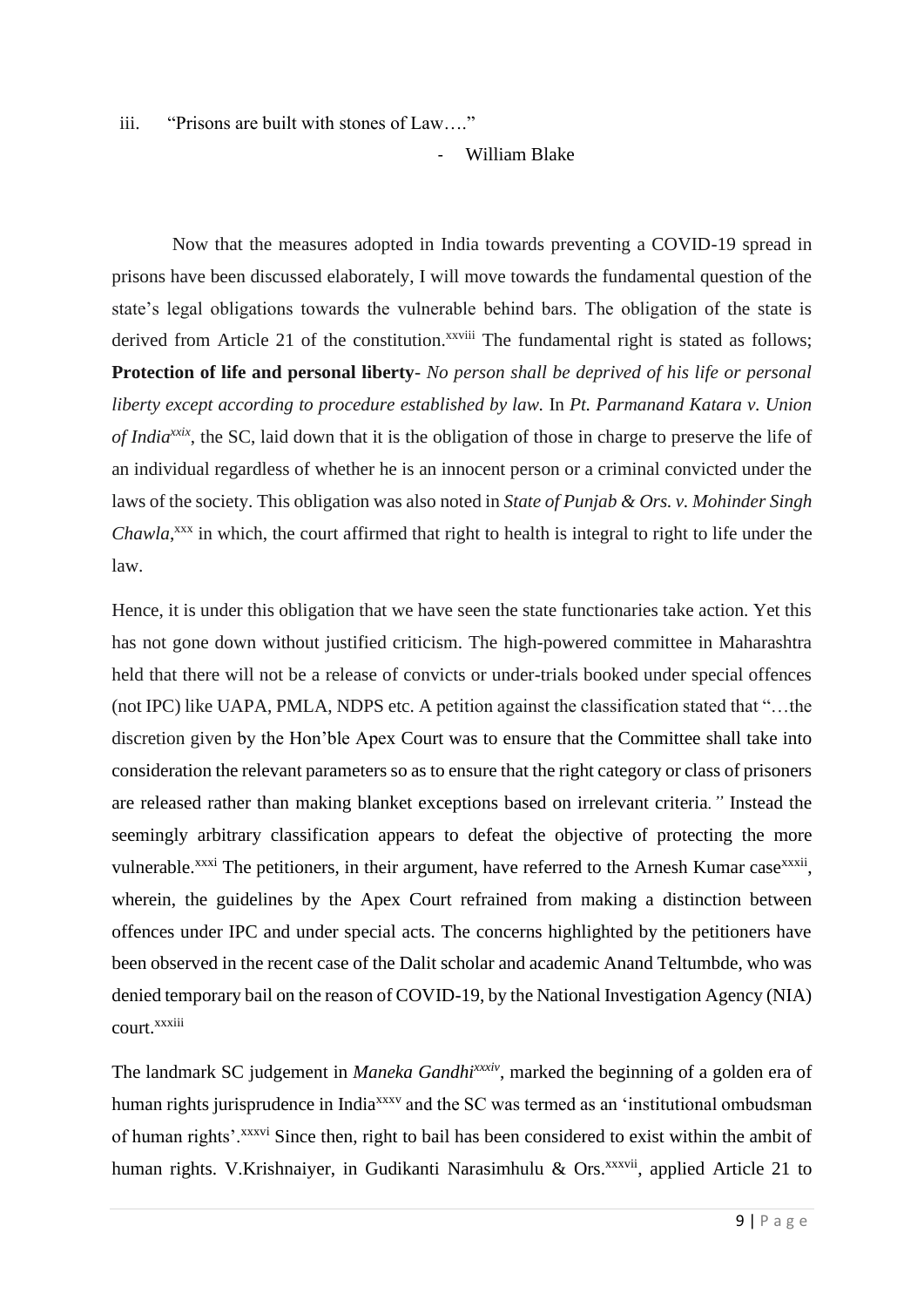criticize unjust denial of bail as a gross violation of personal liberty. He also cited Coleridge J. stating that the detention of an accused party is not due to his guilt but only because sufficient probable grounds exist to warrant a trial. Thus, the grant of bail should be conditional on the charge, nature of evidence and potential punishment for the accused if found guilty. It is understood that authorities are unable to release those inmates convicted of serious offences. But they must read into the spirit of personal liberty and right to health to at least extend their classification in a reasonable territory, thus, substantially enhancing the chances of preventing a dire situation, wherein, those vulnerable are rendered completely helpless.

However, the overall picture is not entirely grim. An unprecedented crisis, can also catapult our institutions into making necessary penal reforms for the future. The light at the end of the tunnel, can still be bright for the criminal justice system. To add to this argument, I will introduce an avenue that has already been a part of the debate in the judicial sphere. It revolves around Section 436 A of the Criminal Procedure Code 1973. This section was inserted by the CrPC Amendment Act 2005.

Section 436 A- *Where a person has, during the period of investigation, inquiry or trial under this code of offence under any law (not being an offence for which the punishment of death has been specified as one of the punishments under that law) undergone detention for up to a period of one-half of the maximum sentence of imprisonment specified for that offence under that law, he shall be released by the Court on his personal bond with or without sureties:* 

*Provided that the Court may, after hearing the Public Prosecutor and for reasons to be recorded by it in writing, order the continued detention of such person for a period longer than one-half of the said period of release him on bail instead of the personal bond with or without sureties:* 

*Provided further that no such person shall in any case be detained during the period of investigation, inquiry or trial for more than the maximum period of imprisonment provided for the said offence under the law.* 

*Explanation – In computing the period of detention under this section for granting bail the period of detention passed due to delay in proceeding caused by the accused shall be excluded.*

This section enjoyed the privilege of being in the spotlight, in *Bhim Singh v. Union of India and Ors.xxxviii* A petition was filed in the court by a human rights organisation asking the court to look into the problem of under-trial prisoners in Naxal affected areas. In the factual matrix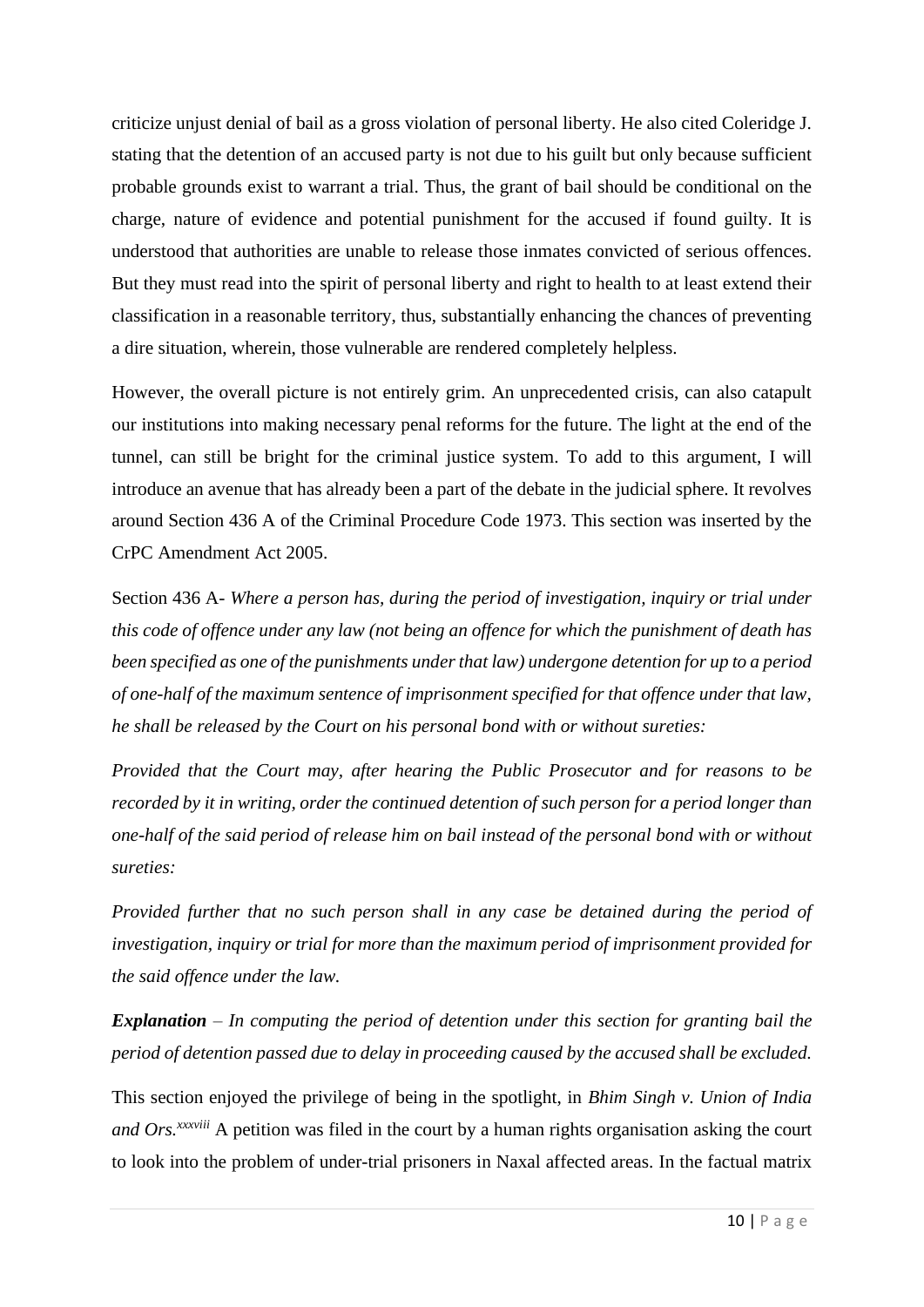of the case the then Attorney General, Mukul Rohatgi, reported that under-trial prisoners contributed to more than 50% of the inmate population. The case sought to bring in a progressive change to the criminal justice system, which had been ravaged by slow trials. As a solution to the problem of congestion of under-trial prisoners, an 'Undertrial review mechanism' was to be implemented to take cognisance of the predicament. This would involve the release on bail of undertrial prisoners who had already served more than half of the maximum sentence they could be subject to. However, the bail would be conditional on a personal bond with or without surety. The proposed change indicated that a much-needed reform could finally come to fruition. Yet, a report titled 'Justice Under Trial- A study of pretrial detention in India', published by Amnesty International,<sup>xxxix</sup> found that prison officials had failed in their duties to correctly calculate those prisoners, eligible for bail under the aforementioned section. It appears to be a classic case of strong foundations plagued by shaky implementations. Another element that might have gone unnoticed is that of the requirement of the personal bond. In *Hussainara Khatoon & Ors vs Home Secretary, State Of Bihar,xl* Justice P.N Bhagwati, notably remarked that the poor in India are priced out of justice. The "law of the poor" was perceived as the "law for the poor" as they only stood a meagre chance for recourse. Borrowing from his words, it is pertinent to note that the reforms in the criminal justice system can never be complete without the poor standing an equal chance. Attaining their faith is of paramount importance for the judiciary and the democracy in the bigger picture. Hence, Section 436-A needs to applied in a manner that would also be inclusive of those who simply cannot afford the monetary demands of justice in this country. It is certainly a gargantuan task for the state. But achieving this in the current crisis and for the future could take us a step closer towards upholding the spirit of equality and justice imbibed in the Constitution of India.

iv. India is a party to a number of international conventions and declarations on human rights. These conventions serve the objective of recognising prisoners' rights on an international platform and also with the hope that member states would import the rights into their domestic legislation. One of the recent internationally recognised documents is the 'Nelson Mandela Rules'. The rules state that prisoners must be provided with the necessary resources for their personal hygiene.<sup>xli</sup> This is vital in combating the spread of an infectious disease. More importantly, it is explicitly stated that the provision of health-care of prisoners is a state responsibility.<sup>xlii</sup> Prisoners are entitled to the same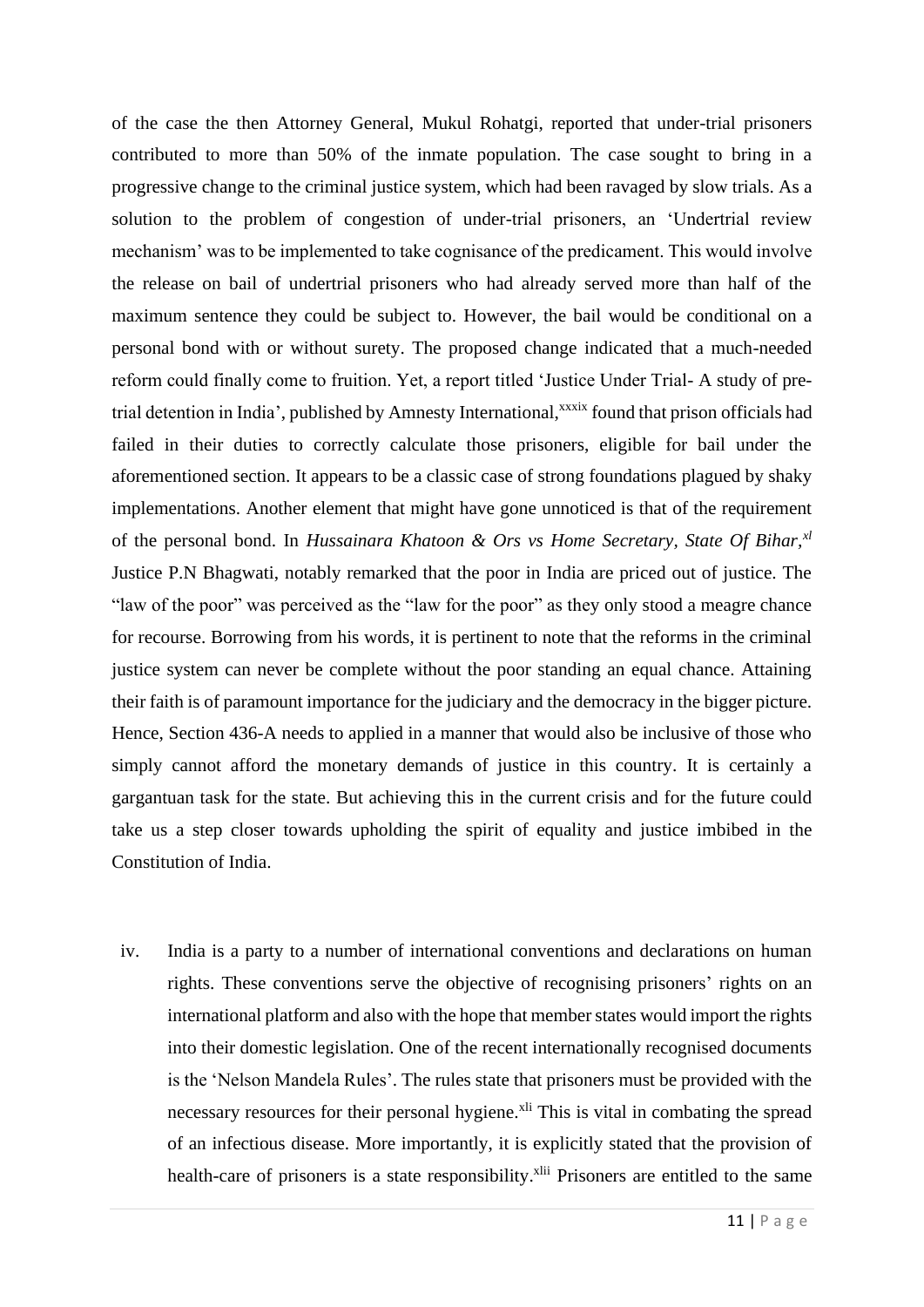standard of health care as an individual in the outside community would enjoy. But the provisions are not just limited to physical health care. Mental health-care also becomes a crucial aspect in the current scenario.<sup>xliii</sup> Recently, there was a riot in the Dum Dum prison, West Bengal. It was because the inmates' family members were prohibited to meet the prisoners to avoid an infectious spread of COVID-19.<sup>xliv</sup> Although the state's decision appears justified, they should also ensure the prisoners' mental health care is taken care off, since, a meeting with their family and close ones is necessary for their psychological well-being, during their time behind bars.

The Universal Declaration of Human Rights<sup>xlv</sup>, states that everyone has the right to adequate health care. India is also a party to the International Covenant on Economic, Social and Cultural Rights  $(IESCR)^{x|vi}$ , wherein, prisoners have a "right to highest attainable standard of physical and mental health". These are just a few rights and rules that aim to secure basic human rights for prisoners. Being a party to the conventions and declarations, India has an obligation under international law to ensure the prisoners secure these rights. A failure to do so could bring the nation under scrutiny on the international platform.

#### V. A brief perspective on legal aid

The criminal justice system in India has multiple foundational pillars. The actors are not solely limited to people inside the government and the courts. But rather it encompasses entities representing the accused and convicts who find themselves against the state. These entities take the form of legal aid providers, who have stood up for the communities behind bars. In a critical period, such as the one the criminal justice system finds itself in, legal aid providers appear strongly positioned towards ensuring that the decongestion of prisons is done rapidly in accordance with the due process of law.<sup>xlvii</sup>

"Defense lawyers hold the criminal justice system accountable to delivering justice for all…...they ensure that laws in place to protect human rights are being used to protect our most vulnerable population. We need legal aid providers now more than ever to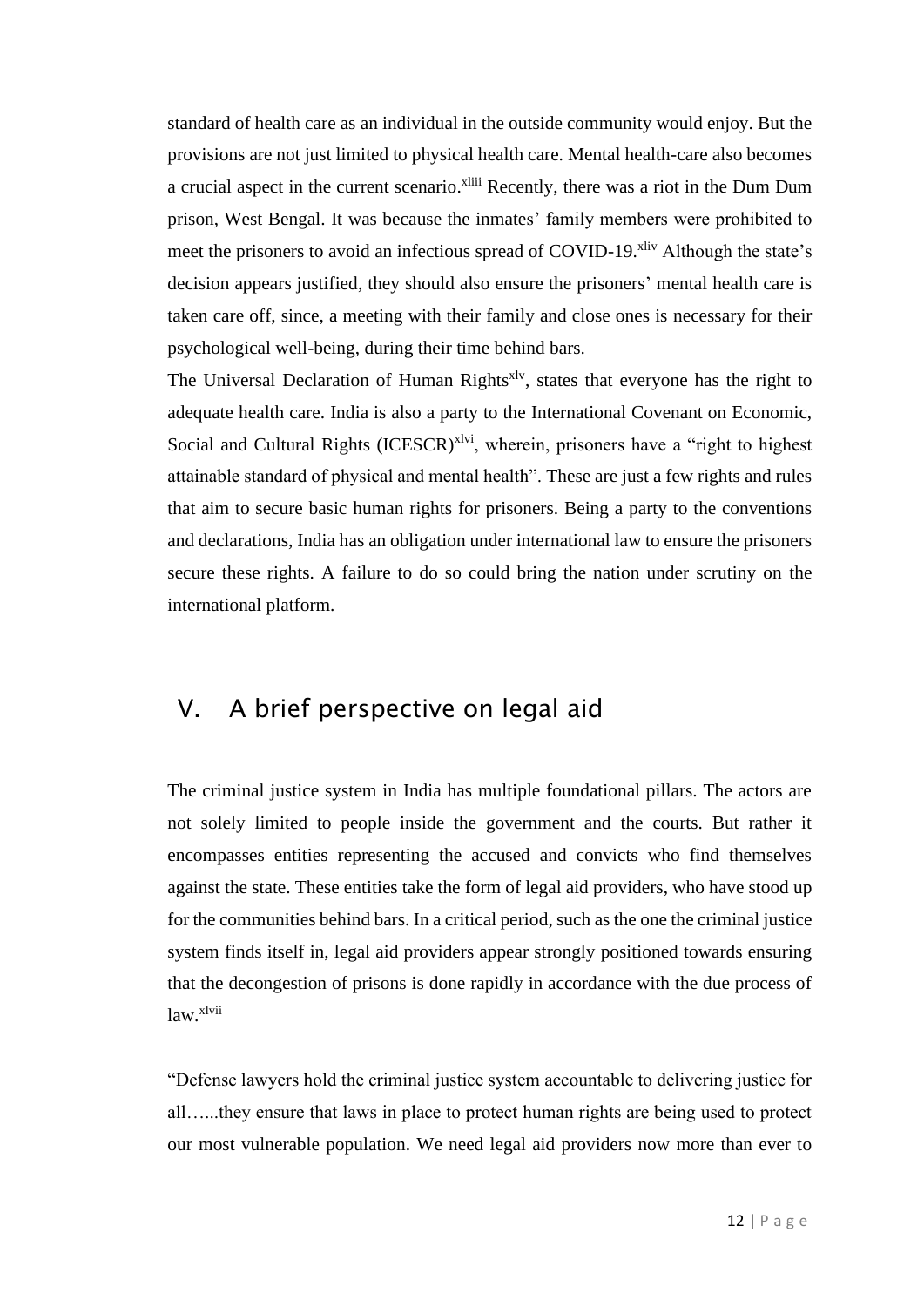ensure millions of people in overcrowded detention centres, jails and prisons around the world are not left alone and in danger."xlviii

#### VI. Conclusion

The paper comprehensively provides a detailed account of the problem faced by Indian prisons with regards to the plight of the vulnerable prisoners during the Covid-19 pandemic. It also encompasses the larger issues faced by the criminal justice system of India. The following questions have been answered in the paper: (1) What action has the government and the SC taken? (2) What are the current and potential problems faced by the prisons? This was followed by an evaluation of the strategies implemented and furthermore, certain preventive measures were introduced for reference. The predicament is certainly complex. It portends serious implications for the nation's criminal justice system. However, on the contrary, the tables can be turned, to pave way for an opportunity to examine and bring about the long overdue penal reforms.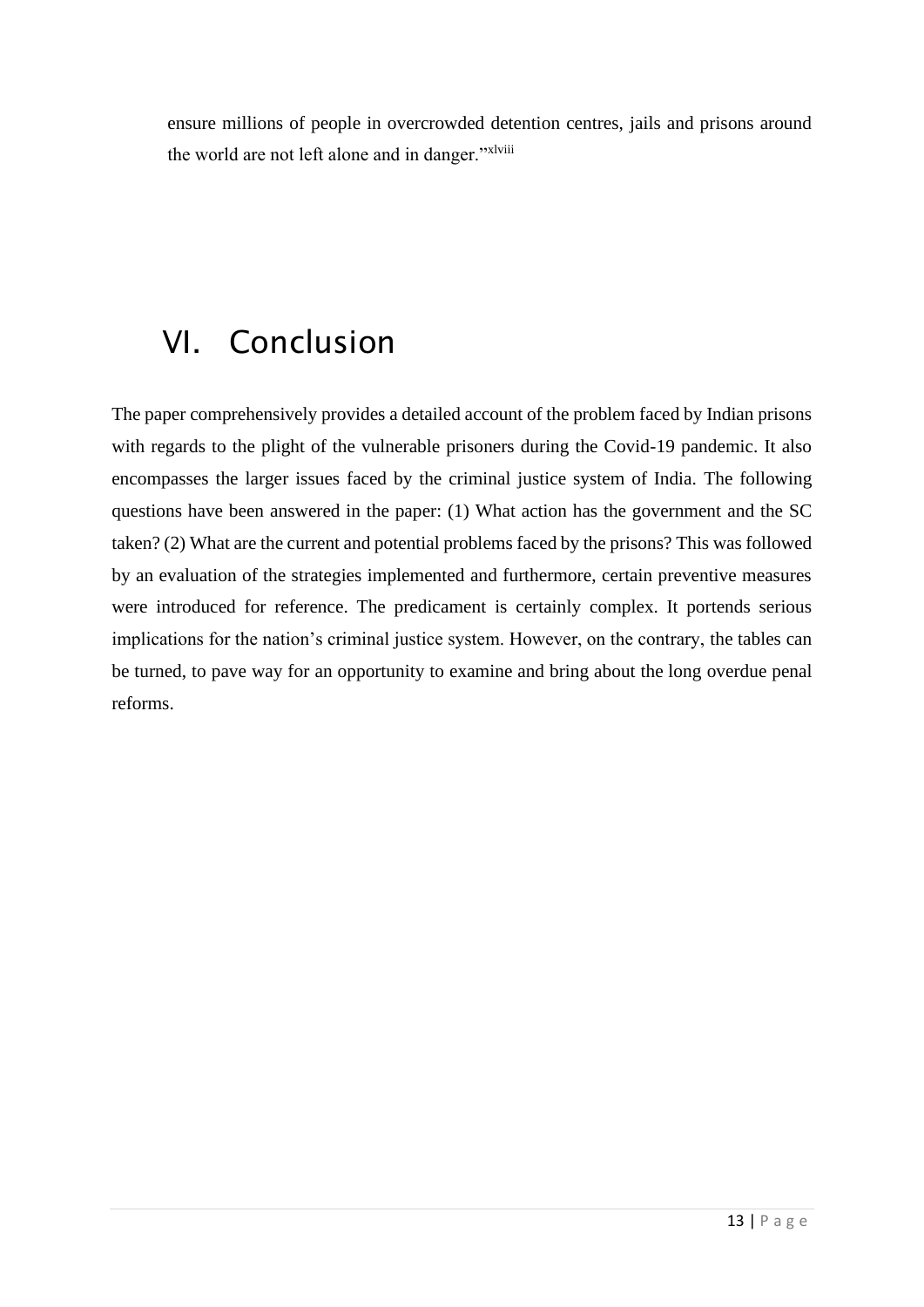#### **References**

xiii Ibid.

xvii Vijay R. and Mohammed T., *India's Jails are vastly overcrowded. Here are some ways to protect inmates from Covid-19.* Scroll.in. April 8 2020. Web.

xviii Ananya Bhardwaj, *This is how prisons in India plan to release and track 34,000 inmates*, The Print. March 31 2020. Web.

xix Shivkrit R. and Nipun A. *Prison Outbreak: How India is endangering vulnerable amid the COVID-19 outbreak.* The Caravan. April 21 2020. Web.

xx 7.2, Page 10. World Health Organisation. Interim Guidance. March 15 2020.

xxii Quot. R.K Saxena, Retd. Inspector General of Prisons. *COVID-19: Overcrowded Jails to release prisoners on parole, but this may just kick the can.* IndiaSpend. March 25 2020. Web. xxiii Ibid.

xxiv New Model Prison Manual. 2016. Ministry of Home Affairs. India.

xxv Prison Statistics India 2018, National Crime Records Bureau.

xxvi 12, 13. World Health Organisation. Interim Guidance. March 15 2020.

xxvii Scroll Staff*. Coronavirus: Clashes break out in Kolkata Jail after officials refuse to let inmates meet family*. Scroll.in. March 21 2020. Web.

xxviii Indian Constitution, Art. 21.

xxix Pt. Parmanand Katara v. Union of India & Ors. 1989 AIR 2039.

<sup>&</sup>lt;sup>i</sup> Prison Statistics India 2018, National Crime Records Bureau.

<sup>&</sup>lt;sup>ii</sup> 2020 SCC OnLine SC 344, Contagion of Covid 19 Virus in Prisons, Suo Moto Writ Petition (C) No. 1/2020 iii Ibid.

iv Ibid.

v Ibid.

vi Arnesh Kumar v. State of Bihar, (2014) 8 SCC 273.

vii 2020 SCC OnLine SC 344.

viii Item no. 17, SMW No. 1/2020, Contagion of Covid 19 Virus in Prisons, Supreme Court of India, April 7 2020. ix Ananya Bhardwaj, *This is how prisons in India plan to release and track 34,000 inmates*, The Print. March 31 2020. Web.

x Ibid.

xi *India Covid-19: Government Must Act as Lives at Risk in Overcrowded Detention Centres in Assam*, Amnesty International India, April 6 2020. Web.

xii *Between Fear and Hatred: Surviving Migration Detention in Assam*, Amnesty India, Print: Amnesty India. Web.

xiv France 24, *UN urges prisoner releases to stem spread of coronavirus.* March 25 2020. Web.

xv 12.4, Physical Distancing Measures, Preparedness, Prevention and Control of COVID-19 in prisons and other places of detention. Interim Guidance. World Health Organisation. Regional Office for Europe. March 15 2020. Web.

xvi Chaitanya Mallapur, *COVID-19: Overcrowded Jails to Release Prisoners on Parole, but this may just kick the can.* IndiaSpend. March 25 2020. Web.

xxi *Prison Outbreak: How India is endangering vulnerable amid the COVID-19 outbreak*. The Caravan. April 21 2020. Web.